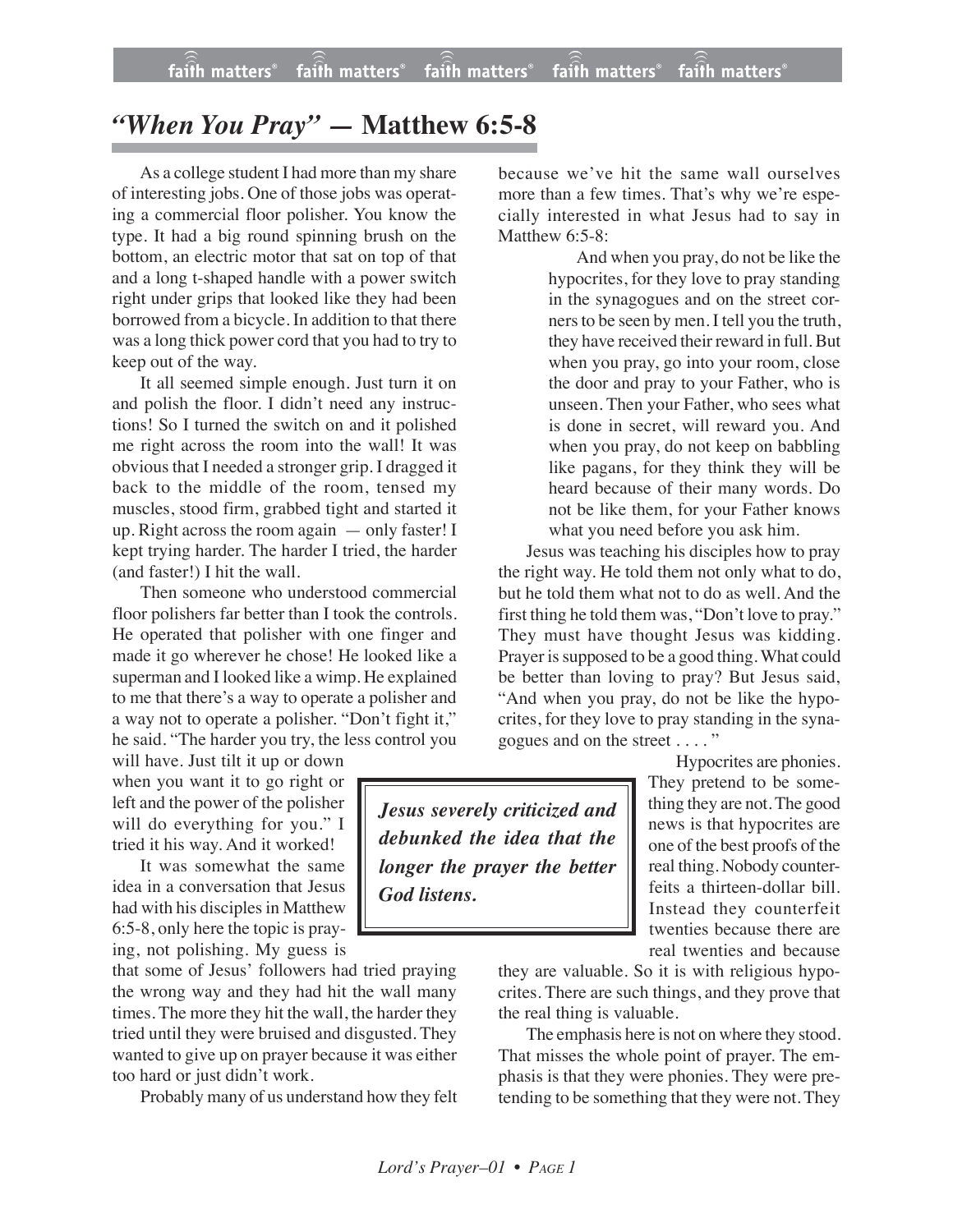weren't in love with God. They were in love with praying. They delighted in the activity more than they delighted in the one whom they addressed.

Imagine being engaged to someone who every day says to you, "I love weddings!" After the first couple hundred days you want to ask, "But do you love me?" Or worse yet, suppose you go to a surgeon who tells you with a gleam in his eye, "I love to operate!" You may think, "Now hold on a minute. Before you start cutting, I want to know that you are primarily concerned about me and not just the activities that relate to me."

The point of prayer is never whether we like it or not. The point of prayer is that it is with the God whom we love. The day we fall in love with prayer itself is the day we become phonies.

But Jesus also says that we are not to pray to others.

Awhile back our family attended a Christian conference center. One noontime the dining room host concluded his public prayer with words about the afternoon activities and getting tickets for the evening concert. After he was finished another guest at our table said, "Was he talking to God or to us?"

Let's face it: most prayers are not to God. Pastors pray for the congregation to hear. Table grace in restaurants is more often for public display or private tradition than it is a conversation with the maker of heaven and earth.

Worse yet, the number one target of most prayers is ourselves. The words we pray are centered more in our need than they are centered in God.

How do you feel when someone is supposed to be talking to you but never looks in your eyes? Especially if he is far more concerned if others in the room are listening to what he has to say. We don't like that. And God doesn't like that, either.

One day I was on the phone with someone who had been talking non-stop for a long time. Our doorbell rang. I tried to interrupt to excuse myself for a moment but literally couldn't get a word in. So, I laid the phone on the bed, went downstairs, answered the door, had a conversation and then went back upstairs and picked up the phone — and the caller was still talking! I was never missed. That caller wasn't talking to me. He was talking to himself.

Jesus said, "Do not be like the hypocrites, for they love . . . to be seen by men. I tell you the truth, they have received their reward in full."

Jesus adds a third word on what not to do: "And when you pray, do not keep on babbling like pagans." Literally, Jesus was saying, "Don't pile up empty phrases the way they do in pagan religions." There are lots of religions where saying the right words in the right way at the right time is more important than the attitude or the relationship to God. But the truth is that we all may be guilty of this mistake. It may be the rote repetition of the Lord's Prayer or Hail Mary or some other familiar prayer that we recite but we never give much thought at all to what the content is. We could recite it in our sleep. The words are always the same.

Twice recently I have had the same encounter with two different telephone solicitors. After saying, "No, thank you," and hanging up the phone, it immediately rang again and the same person started the same pitch all over again. It sounded canned. Not too convincing. I wanted to hang up.

Jesus explained that God doesn't like that either. He not only listens to our lips, he listens to our hearts as well. God is not impressed with empty repetitious prayers.

Jesus adds a fourth and final "what not to do" when he says, "Don't pray long!" His exact words were, "... .for they think they will be heard because of their many words."

Some Christians don't agree with Jesus at this particular point. They think that the longer you talk, the more likely it is that God will listen. So, if we pray 10,000 words, God is far more likely to listen and answer than if we pray 1,000 words. Not according to Jesus.

Actually, the quantitative idea of praying was rooted in the pagan religion of the first century, not in the New Testament. They believed that God was reluctant to answer prayer and required that those who prayed must wear themselves out with hours or more of praying to prove that they were sincere and worthy of God's ear and answer. Jesus severely criticized and debunked the idea that the longer the prayer the better God listens.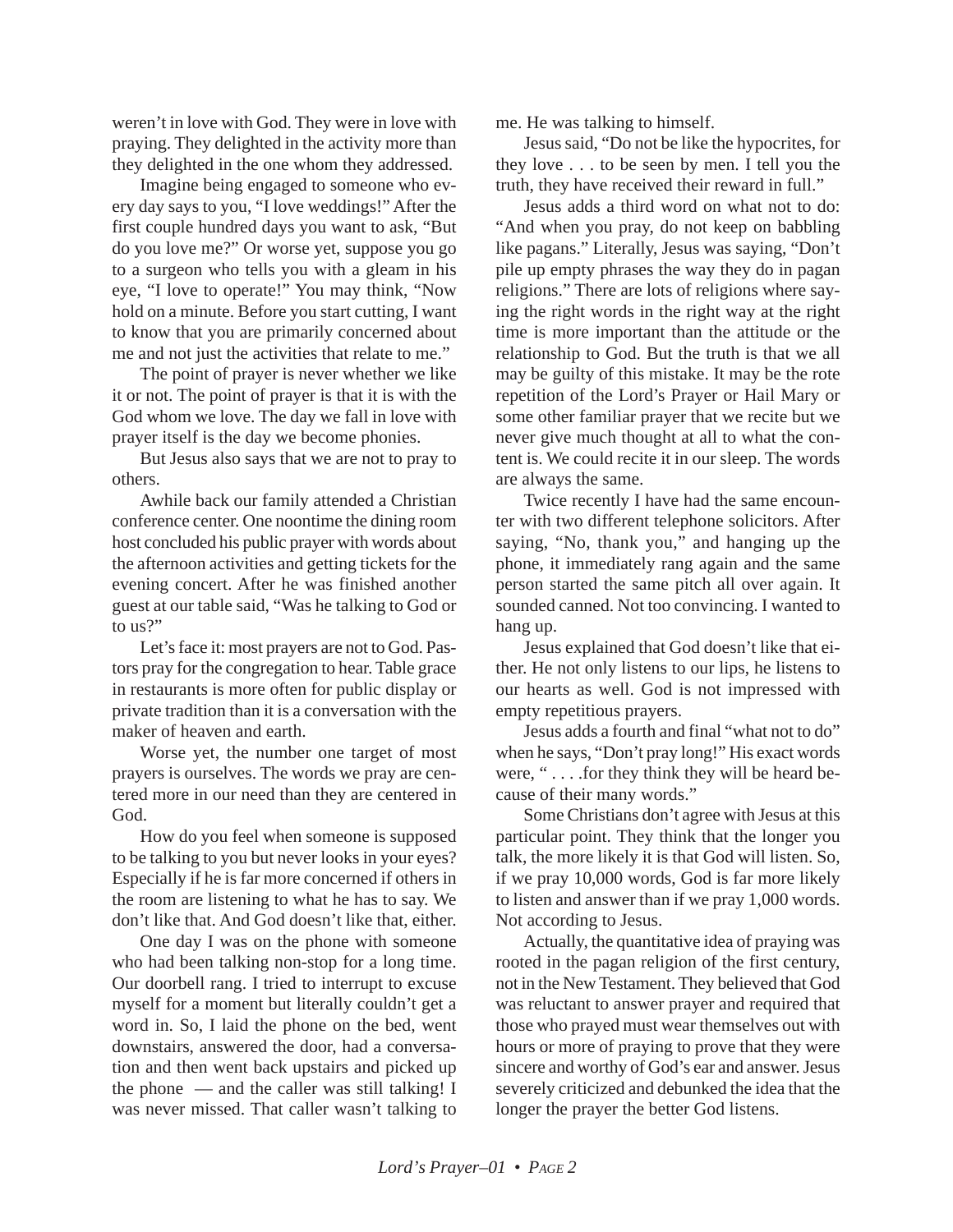The early 20<sup>th</sup> century English preacher, Charles Spurgeon, represented Jesus' idea well when he said, "Prayer is measured by weight, not by length." And it was Martin Luther who said that prayer should be "brief, frequent and intense."

Jesus' teaching was refreshing and liberating for many first century listeners whose religion required prayers in an exact repetition of their Eighteen Petition Prayer threes times a day, plus two daily confessions, plus table prayers plus doxology prayers at other times. They were overloaded with prayer requirements. Jesus taught that God is not reluctant to listen. In fact, God wants to listen much more than we want to pray! Once we understand this we are freed

to pray and pray often.

But Jesus not only tells us what not to do, he goes on to tell us what to do. In verse 6 Jesus is very practical. He says, " . . . when you pray, go into your room (and) close the door." Actually, Jesus used a technical term for the "supply room" of the typical first century poor Palestinian home.

Often it was the only room in a house that could be locked. It wasn't a fancy place. Usually there was stored food, feed for the animals and even some small animals. The point was privacy.

Whenever I'm away on a trip, I try to call home to Charleen every day. On a trip to Canada I was at a conference center in a lounge with others waiting to use the phone and walking by and listening. Friends told me, "Say hi to Charleen for me", or even shouted toward the phone. I think it impressed some wives who said, "Oh, you're such a thoughtful husband. I wish my husband would call me when he's away on a business trip."

But I don't call her to impress others nor for them to hear me talk to her. I much prefer to call home from a private room with a locked door where no one else can see or hear. That is the way two people in love, with a close relationship, want to talk. That is the only way we can speak freely to one another.

And so it is when we talk to God. In private, in secret, behind locked doors — we can pray in ways and say things that no one else could really understand. Not that Jesus was condemning public prayer. It is as appropriate to pray publicly as it is for Charleen and me to talk publicly. But Jesus clearly taught that what happens publicly is based on what happens privately: " . . . your Father, who sees what is done in secret, will reward you."

Second, Jesus tells us that we are to pray to God. When we pray, the person is a thousand times more important than the place! "But when you pray, go into your room, close the door and pray to your Father, who is unseen."

When we make telephone calls, the first thing we do is to make sure we are connected to the

> right person. It is more than embarrassing to have a conversation with your veterinarian when you thought you were talking to your pediatrician.

> Jesus is giving powerful practical advice. When you pray, don't worry so much about what you are going to say or even what you want. Make sure you are connected

with God the Father. But sometimes that is not as simple as it sounds. It is based on a relationship, and relationships take time and experience. Spending time with God. Learning about God. Talking to him often so that he recognizes our voices and we know when the connection is clear.

Remember: God likes to give! The truth is clear: the Father will reward you! The reward is not for praying. The reward is simply God giving gifts and answers and other good things to those he loves as an expression of relationship. God is no tightwad. He loves to be generous. He delights in being asked. He enjoys giving us his best.

Actually, there is something crazy about the upside down way we mortals often think of prayer and God. We too often think he likes to hinder us more than help us when it is really just the opposite. We often neglect to talk to him and try to live our life on the poverty of our weakness when we could flourish with his strength. But then we expect to grab God in a crisis and act as if the relationship is already in place when it isn't.

*When you pray, don't worry so much about what you are going to say or even what you want. Make sure you are connected with God the Father.*